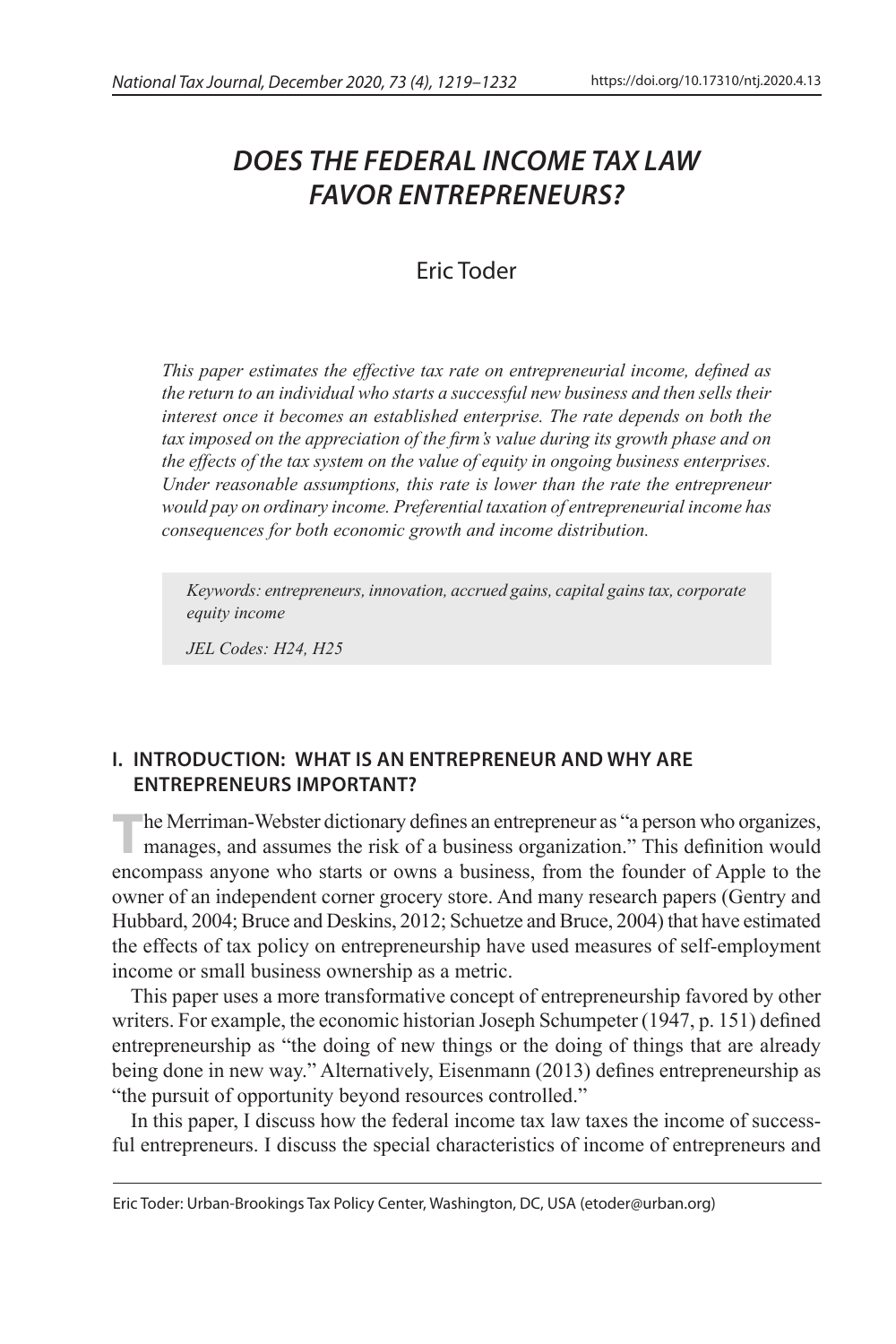explain how both the treatment of the income they accrue during the early growth phase of an enterprise and the taxes imposed on the incomes of the companies that they create compared with taxes on alternative assets affect their overall tax burdens. Finally, I briefly discuss the potential consequences of how the tax system treats entrepreneurial income compared with other activities.

#### **A. Why Does It Matter?**

Most economic analysis is concerned with marginal efficiency conditions, analyzing models that explain how best to rearrange existing resources to maximize social welfare. Even most growth models focus on how best to increase capital formation by increasing the reward to saving and investment at the expense of current consumption — another marginal effect. But giant leaps in productivity — from the development of mass production techniques for automobiles in the early  $20<sup>th</sup>$  century through the invention of the personal computer in the 1970s and smart phones in the early  $21<sup>st</sup>$  century — have transformed our economy and our living standards. There are countless other examples. In all of these examples, the transformation they brought about relied not only on the work of talented scientists and engineers but also on the contribution of entrepreneurs who took risks to establish businesses that brought these new products to scale and made them commercially viable.<sup>1</sup>

Studies of growth accounting dating back to Robert Solow (1957) have attributed a large share of economic growth to technical progress as opposed to changes in inputs of labor and capital. Recent data reported by the U.S. Bureau of Labor Statistics show that a significant share of recent economic growth continues to be attributable to a residual called "multifactor productivity," which reflects changes in technology, the quality of organizations, and other intangible factors (Table 1). Improvements in multifactor productivity contributed 0.9 percent per year to the average 2.0 percent annual growth rate in output per person-hour between 1990 and 2019. The slowdown in the growth

| Table 1                                                     |           |                |           |           |
|-------------------------------------------------------------|-----------|----------------|-----------|-----------|
| Sources of Economic Growth, 1990-2019 (in Percent per Year) |           |                |           |           |
|                                                             | 1990–2000 | $2000 - 2007$  | 2007-2019 | 1990-2019 |
| Output per hour                                             | 2.2       | 2.8            | 1.4       | 2.0       |
| Capital intensity                                           | 0.9       | 1.1            | 0.7       | 0.9       |
| Labor composition                                           | 0.3       | 0 <sup>3</sup> | 02        | 0.3       |
| Multifactor productivity                                    | 1.0       | 1.4            | 0.5       | 0.9       |

<sup>1</sup> The use of these examples does not mean to imply that entrepreneurs are limited to founders of firms that introduce new technologies. The entrepreneurs who transformed a small chain of California hamburger stores (McDonald's) and a local Seattle coffee shop (Starbucks) into global enterprises are just as much entrepreneurs as Silicon Valley founders, even though their products are low-tech. And the same goes for founders of many less well-known businesses that satisfied some unmet demand.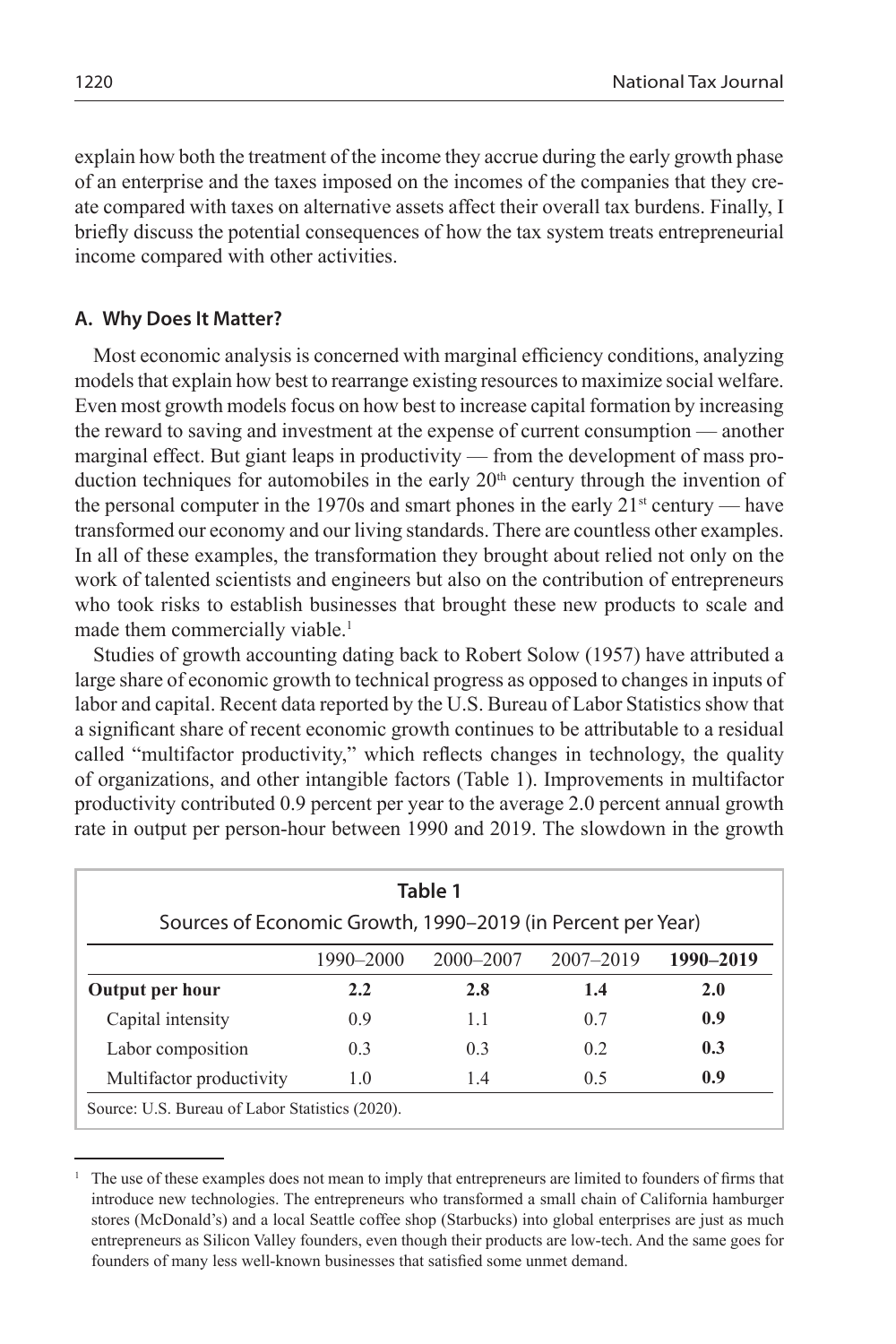rate after 2007 has been mostly due to a reduction in the growth rate of multifactor productivity, not the growth rate of capital per worker or labor quality.

Although entrepreneurial activity is often associated with the prevalence of small businesses, transformative entrepreneurs are those who start small, but often end up creating something very big. Today's giant corporations are the end result of the activity of entrepreneurs over the past generation. And today's new entrepreneurs, who we cannot yet identify, are creating the corporate giants of the future.

To illustrate this fact, note that most of the top companies in today's Fortune 500 list are new in many of our lifetimes. For example, among the 20 largest companies ranked by sales in 2019, only 5 were in the top 20 in 1999, although most were in the top 500 (Table 2). But going back another 20 years to 1979, only five of those firms were in the top 500.

| Table 2<br>Ranking of Top Fortune 500 Companies, 1959-2019<br>(by Revenue) |                |                |                |                |  |  |
|----------------------------------------------------------------------------|----------------|----------------|----------------|----------------|--|--|
| Company                                                                    | 1959 Rank      | 1979 Rank      | 1999 Rank      | 2019 Rank      |  |  |
| $\ast$<br>$\ast$<br>Walmart<br>3<br>1                                      |                |                |                |                |  |  |
| <b>Exxon Mobile</b>                                                        | $\overline{2}$ | $\overline{2}$ | $\overline{4}$ | $\overline{2}$ |  |  |
| *<br>*<br>3<br>Apple<br>273                                                |                |                |                |                |  |  |
| Berkshire Hathaway                                                         | 499            | *              | 112            | $\overline{4}$ |  |  |
| Amazon                                                                     | *              | *              | *              | 5              |  |  |
| United Health Group                                                        | *              | *              | 84             | 6              |  |  |
| McKesson                                                                   | *              | *              | 59             | 7              |  |  |
| <b>CVS</b>                                                                 | *              | *              | 99             | 8              |  |  |
| AT&T                                                                       | 10             | 17             | 10             | 9              |  |  |
| Amerisource Bergen                                                         | *              | *              | 188            | 10             |  |  |
| Chevron                                                                    | 19             | 6              | 38             | 11             |  |  |
| Ford Motor                                                                 | 3              | 3              | $\overline{2}$ | 12             |  |  |
| <b>General Motors</b>                                                      | 1              | 1              | 1              | 13             |  |  |
| Costco                                                                     | *              | *              | 49             | 14             |  |  |
| Alphabet/Google                                                            | *              | *              | *              | 15             |  |  |
| Cardinal Health                                                            | *              | *              | 93             | 16             |  |  |
| Walgreens                                                                  | *              | *              | 98             | 17             |  |  |
| JP Morgan Chase                                                            | *              | *              | 76             | 18             |  |  |
| Verizon                                                                    | *              | *              | 25             | 19             |  |  |
| Kroger                                                                     | *              | *              | 36             | 20             |  |  |

Source: Fortune 500, various issues.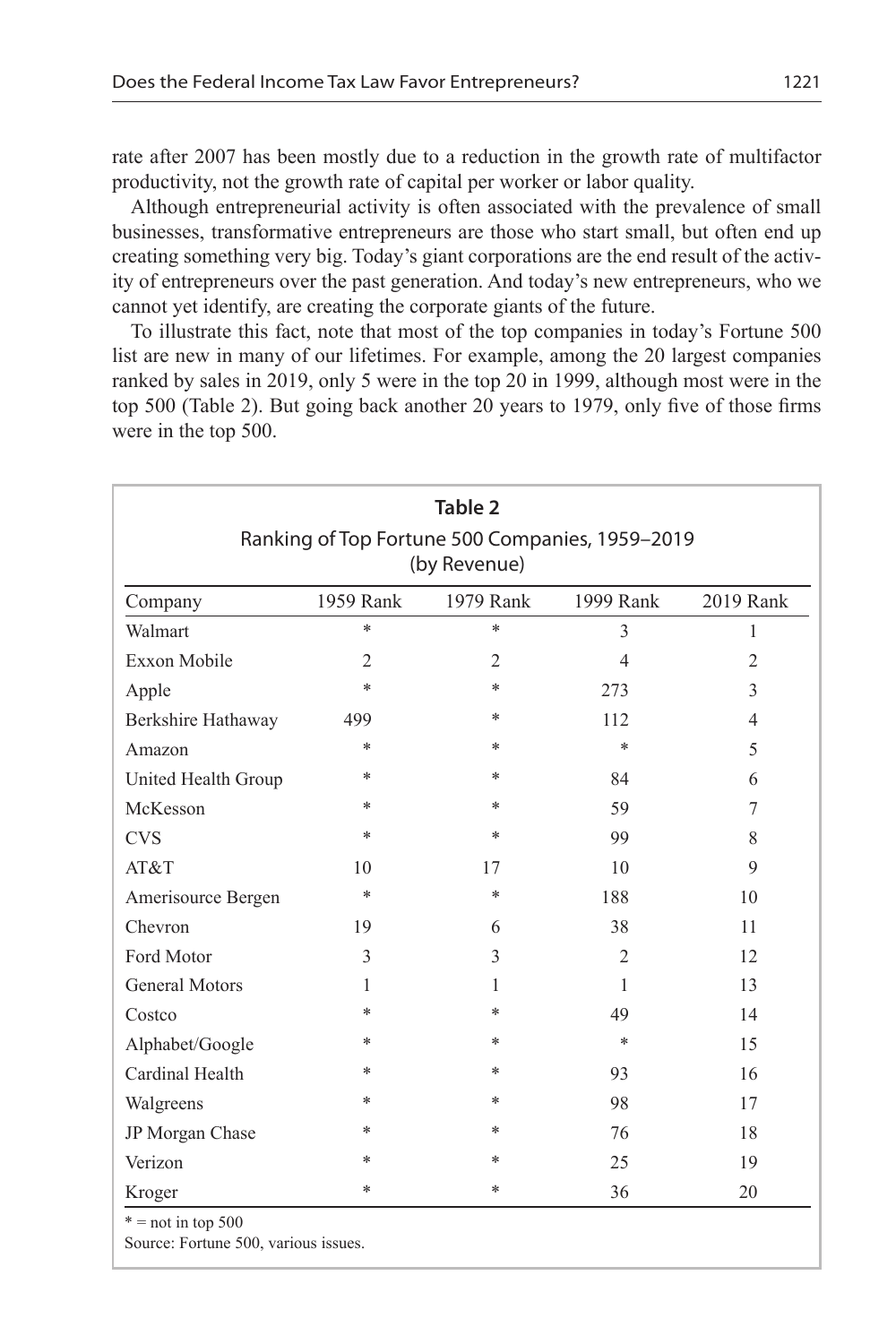#### **B. A Recent Example**

A recent example of a person who illustrates characteristics of a successful entrepreneur is Eric Yuan, the founder of Zoom, the business that the National Tax Association and many other organizations and firms are relying on for conferences and other virtual meetings during the pandemic. As a recent article in *Business Insider* (Rogers, 2020) explains, Yuan, as a college freshman in China, would take a 10-hour train ride to visit his girlfriend and used to imagine how he could see her without the train ride. In the 1990s, after earning bachelor's and masters' degrees in China, he decided to move to the United States because he recognized the internet as the wave of the future. Over a two-year period, he applied repeatedly for a visa to work in the United States and was rejected eight times before finally gaining admission on the ninth try.

After arriving in Silicon Valley, Yuan's career trajectory was rapid. He went to work for Web-Ex in 1997, which was later purchased by Cisco, which made him Vice President of Engineering. In 2011, he left Cisco to start a new company that would allow him to realize his college dream.

Yuan's story illustrates some of the important characteristics of successful entrepreneurs. He perceived an unmet need, displayed great tenacity and persistence, and was willing to take a risk by giving up secure and well-paid employment to start a new business. Being an outsider may also be a factor, as many of our most successful entrepreneurs have been immigrants or children of immigrants. And finally, a little bit of luck also helped, as without a doubt, he did not anticipate the current pandemic that accelerated the growth of his business.

#### **II. WHAT DOES ENTREPRENEURIAL INCOME LOOK LIKE?**

In this paper, I define entrepreneurial income as a type of compensation for work effort with special characteristics. First, business owners supply the work effort, not employees, and they receive compensation in the form of profits, not wages. Second, the business does not return operating profits until some years after its founding. Third, the source of entrepreneurs' income is a return to innovation, not a return to investment in physical assets. Innovation can take many forms, including introducing a new product or service, exploiting a new market, new methods that reduce production costs, or developing superior forms of business organization and management.

Entrepreneurial income includes both types of standard economic categories of income — labor income and capital income. Labor income is a return to the effort, skills, and ideas of the entrepreneur. Capital income is the component of the income that reflects the return for waiting to receive cash returns until the firm matures and becomes profitable, and the reward for assuming risk.

In the stylized examples of entrepreneurial returns in this paper, the entrepreneur founds a company, supplies "sweat equity" in the form of work effort and ideas in creating the firm, and in exchange, acquires an ownership share of future profits. The entrepreneur sells the company when it reaches maturity and begins to earn operating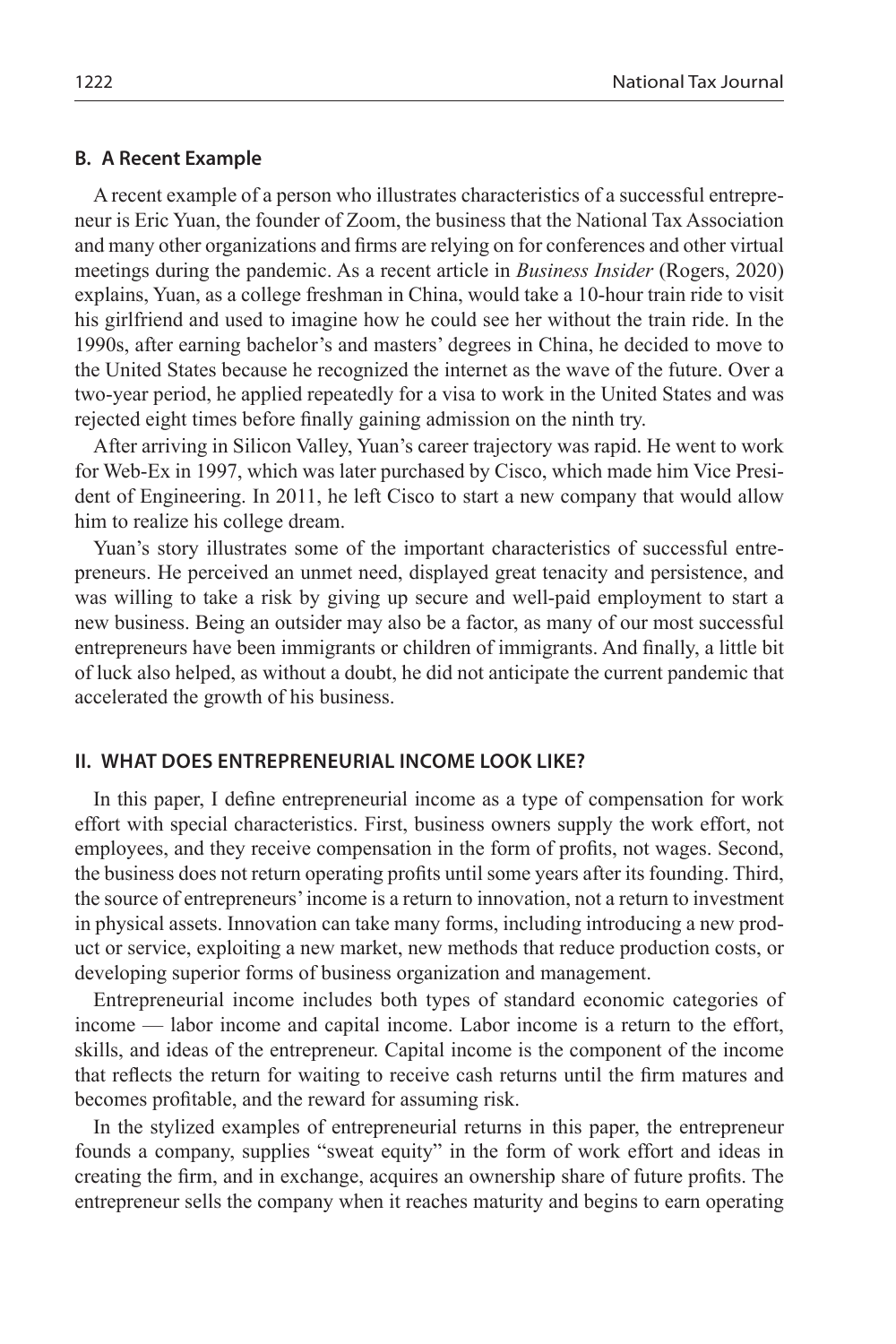profits. Other people supply work effort along the way (employees), provide financial capital (investors), and own and manage the ongoing enterprise after it reaches maturity.

This is, of course, a very simplified description of the creation of new firms and their ongoing operations. In practice, the same person often performs multiple functions, and there is no sharp division between the growth period before operating profits begin and a level stream of profits that starts after a fixed number of years. The entrepreneur may supply work effort throughout the initial growth period and may continue to manage the ongoing enterprise instead of selling it once it becomes profitable. They may supply their own financial capital to the enterprise in addition to raising external funds. The stylized examples, however, intend to isolate the portion of the activity, which is an entrepreneurial activity, as opposed to standard investment and management services. Entrepreneurial income consists of the components of an individual's income from creating a business and waiting, often for many years, for it to generate operating profits. It does not, by this definition, include the returns the same individual may receive from contributing financial wealth to the business or from managing it after it becomes a successful ongoing business.

### **III. HOW DOES THE TAX BURDEN ON ENTREPRENEURS COMPARE WITH TAXATION OF OTHER ACTIVITIES?**

The income entrepreneurs earn comes in the form of an increase in the value of the business enterprises they found between the time it is established and the time it reaches maturity and starts earning operating profits. The income tax law can affect the aftertax income of entrepreneurs in two ways — first, by taxing the income accrued during the growth phase and, second, by affecting the value of the business the entrepreneur creates through the taxation of business income and the income of alternative investments. These components of the tax burden can be called the "accrual tax rate" and the "asset value tax rate."

#### **A. Taxation of Accrued Gains**

Entrepreneurial income is treated preferentially in the accrual phase because entrepreneurs receive their income in the form of an increase in the value of the enterprise they own instead of net current receipts. This form of income benefits both from the deferral of tax on accrued gain until the enterprise or shares in the enterprise are sold, and from the preferential rates the tax law applies to realized capital gains compared with ordinary income.

For purposes of this discussion, I divide the life cycle of a firm into two phases — a growth phase in which the firm has no receipts, and an operating phase in which the firm earns a constant annual net operating profit. I assume the entrepreneur creates the business at time 0 and sells their shares in the business in year *n* when it begins earning net profits. Other people supply labor and physical assets during the growth phase of the business and own and manage the firm after it begins earning net receipts. The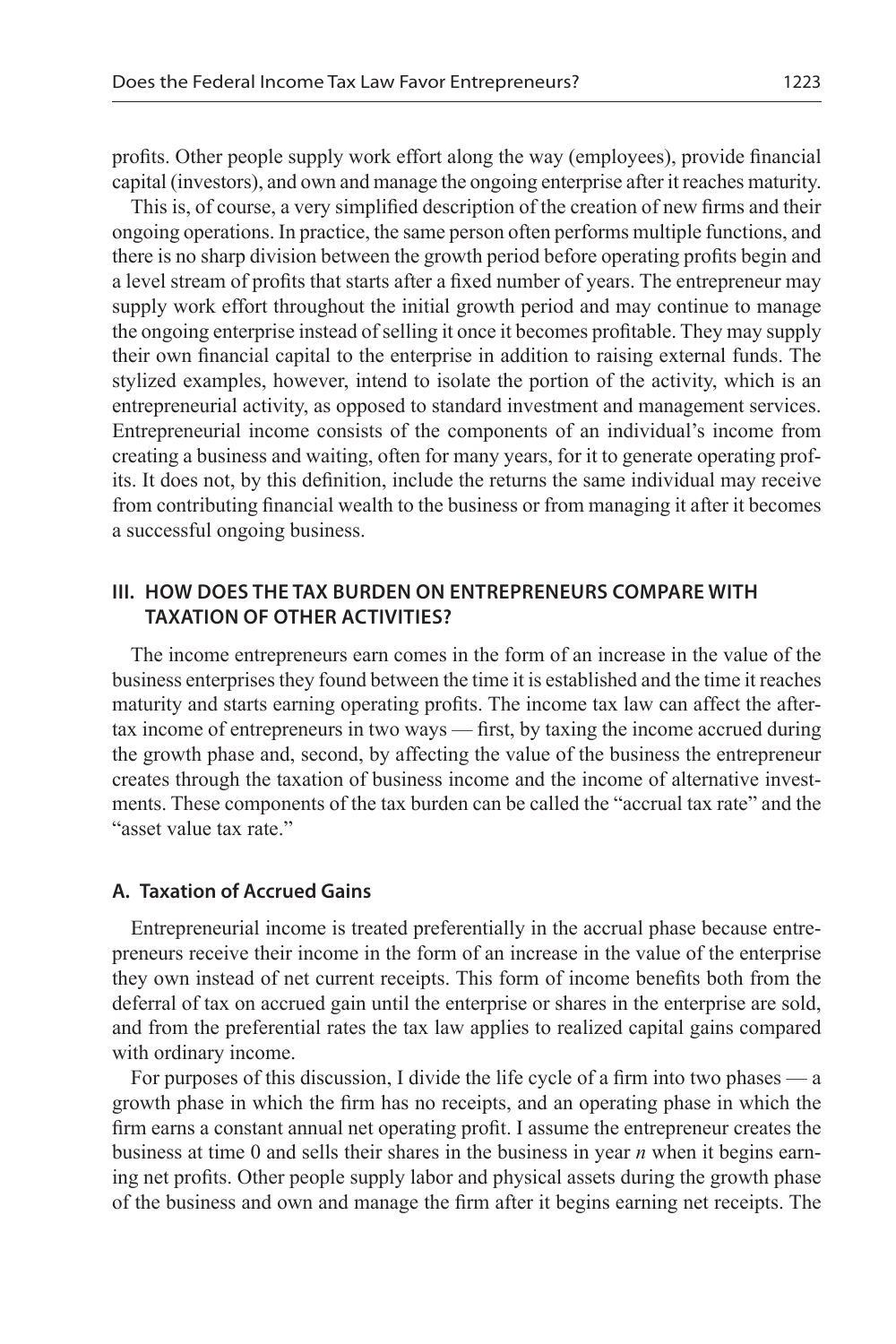expected value of this firm at the time of start-up  $(V_0)$  is the return to the labor services of the entrepreneur. It can be expressed as:

$$
E(V_0) = E(V_n)/((1+d)^n),
$$

where  $V_n$  = the value of the firm at maturity (year *n*) and  $d$  = the risk-adjusted discount rate.

The value of the firm increases as it approaches the date at which it will start generating income. In the first year, the accrued gain is simply  $E(V_0)$ , the contribution of the founder's sweat equity. In any subsequent year *t*, the increase in value, or accrued capital gain income, is equal to:

$$
G_t = d \times E(V_t - 1),
$$

where  $G_t$  = the accrued gain in year *t* and  $E(V_t - 1)$  is the expected value at the end of vear  $t-1$ .

Adding up over all years from start-up to maturity, the present value of income accrued within the firm can be expressed as:

$$
PV(G) = (1/(1+d)^n) + (d \times (n-1)/(1+d)(n+1)) \times E(V_n))
$$

The present value of the capital gains tax paid when the asset is sold is equal to:

$$
T_g = g \times E(V_n)/(1+d)^n,
$$

where  $g =$  the tax rate on realized gains.

Therefore, the effective tax rate on gains in the accrual period is equal to:

$$
ETRA = (g \times (1 + d)) / ((1 + d) \times (1 + d \times (n - 1)))
$$

When  $n = 1$ , the accrual tax rate simply becomes  $T_g = g$ . For  $n > 1$ , the accrual tax rate declines the longer the time between start-up and maturity (*n*) and the higher the discount rate (*d*). The accrual tax rate also declines with reduced tax rates on realized capital gains.

For example, if  $g = 23.8$  percent and  $d = 20$  percent, the effective accrual tax rate varies from 15.9 percent with  $n = 4$  to 8.4 percent with  $n = 12$  (Table 3). If  $g = 23.8$ percent and  $n = 8$ , the effective accrual tax rate varies from 14.5 percent with  $d = 10$ percent to 9.1 percent with  $d = 30$  percent.

#### **B. Effects of Taxation on Enterprise Value**

The second way the tax system affects entrepreneurial income is through its effects on the value of the firms they create. I assume that when an entrepreneur takes their company public, it becomes a C corporation that faces the double tax on corporate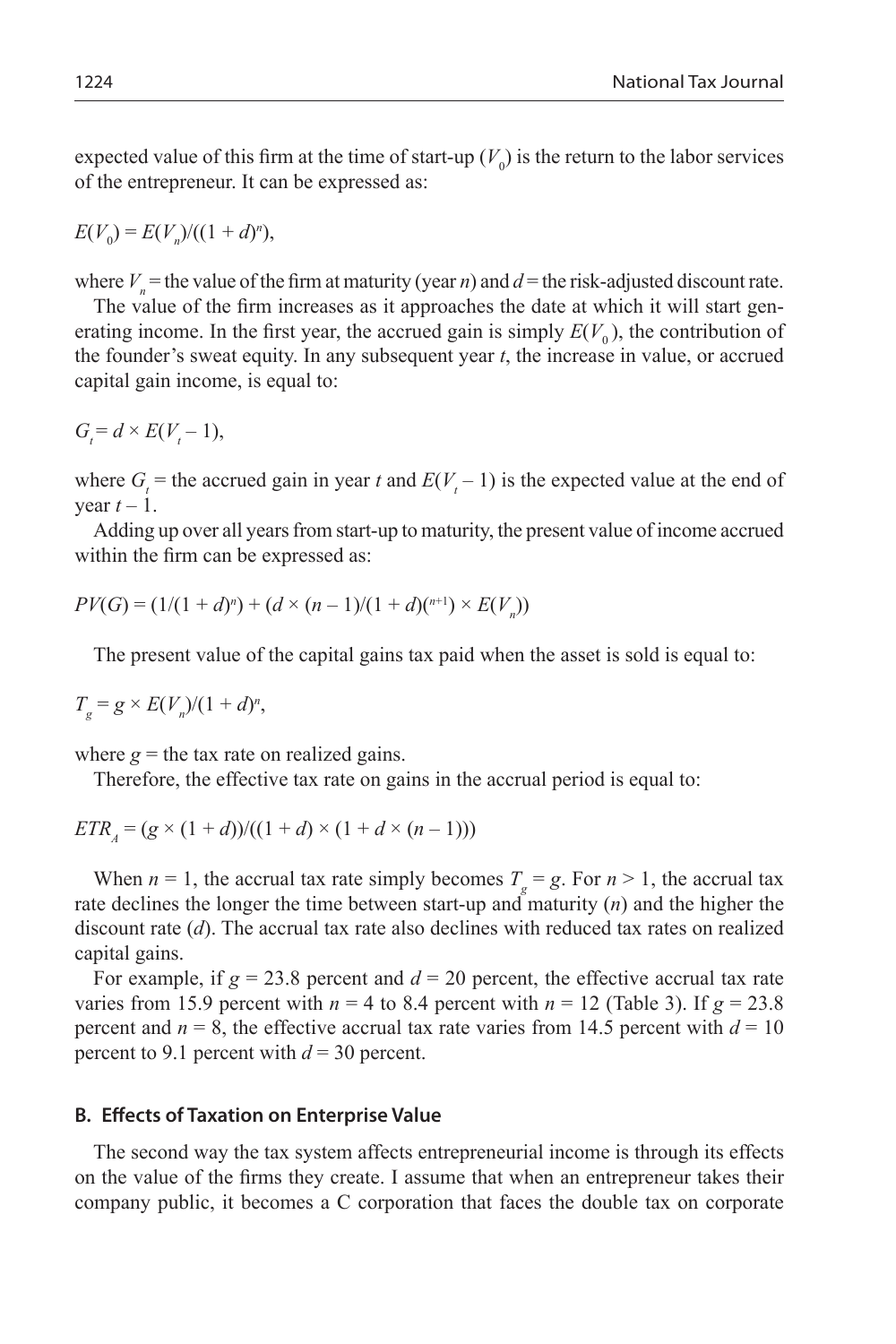| Table 3<br>Effective Income Tax Rates on Buildup of Entrepreneurial Income:<br><b>Current Law</b> |                            |                                 |  |  |
|---------------------------------------------------------------------------------------------------|----------------------------|---------------------------------|--|--|
| Years to Maturity                                                                                 | Discount Rate (in Percent) | Effective Tax Rate (in Percent) |  |  |
| 4                                                                                                 | 20                         | 15.9                            |  |  |
| 6                                                                                                 | 20                         | 13.0                            |  |  |
| 8                                                                                                 | 20                         | 11.0                            |  |  |
| 10                                                                                                | 20                         | 9.5                             |  |  |
| 12                                                                                                | 20                         | 8.4                             |  |  |
| 8                                                                                                 | 10                         | 14.5                            |  |  |
| 8                                                                                                 | 15                         | 12.4                            |  |  |
| 8                                                                                                 | 20                         | 11.0                            |  |  |
| 8                                                                                                 | 25                         | 9.9                             |  |  |
| 8                                                                                                 | 30                         | 9.1                             |  |  |

income, but also benefits from the reduced rates on dividends and capital gains and by opportunities for corporations, especially global enterprises, to reduce their U.S. tax liability by shifting profits to low-tax foreign countries. The value of the corporation thus created is also affected by the taxes that investors must pay on alternative investments.

As discussed in Toder (2017), I express the required pretax return on corporate investments as:

$$
R = (1/(1 - w)) \times ((iD \times (1 - u) + e \times (1 - D)),
$$

where  $w =$  the effective tax rate on corporate profits,  $i =$  the corporate bond rate,  $D =$  the share of corporate capital financed by debt,  $u =$  the statutory corporate tax rate,  $(1 – D)$  $=$  the share of corporate capital financed by equity, and  $e =$  the net of corporate tax but gross of individual tax return on equity income.

Assume the interest rate (*i*) is determined on global markets. The required return to equity investors is then:

$$
e = (i \times (1 - t_i)) + p)/(1 - t_e),
$$

where  $t_i$  = the marginal tax rate on interest income,  $t_e$  = the marginal tax rate on equity income, and  $p =$  the equity premium required by investors to adjust for the higher risk of equity relative to debt investments. The marginal tax rate on equity income, *t e* , is computed as a weighted average of the marginal tax rates on dividends, realized capital gains and unrealized capital gains (zero).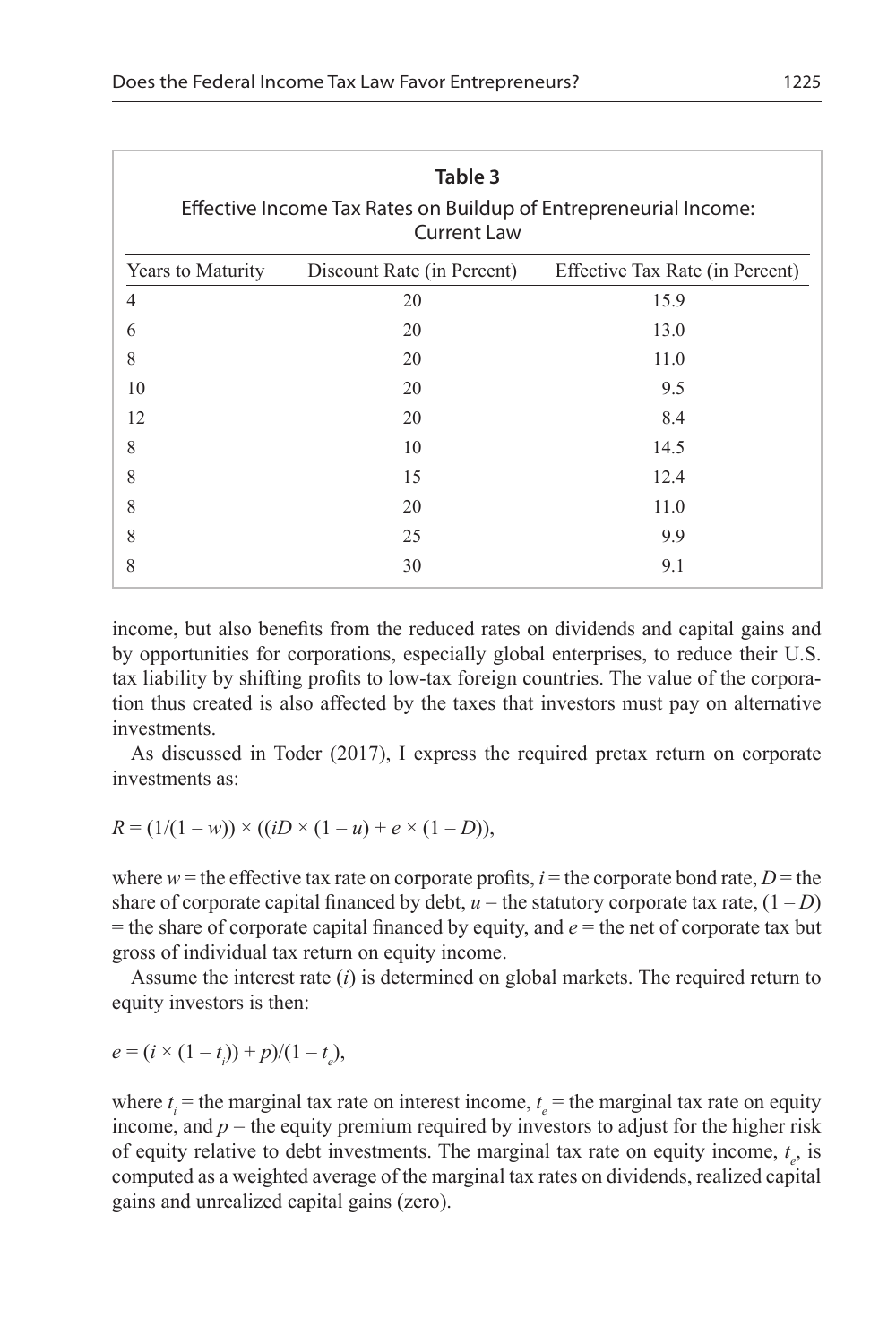Under the assumption that the firm's life is perpetual, its value  $V = 1/R$ . If  $R^*$  is the required return on corporate capital in the absence of all individual and corporate income taxes, then  $V^* = 1/R^*$ . The effective tax rate on the asset value created by the entrepreneur is then:

 $ETR_v = (V^* - V)/V^*$ ,

where  $ETR_v$  = the asset value tax rate,  $V$  = the sale price received by the entrepreneur, and  $V^*$  = the price the entrepreneur would receive in the absence of taxes. This tax rate could be positive or negative depending on how the tax system affects the relationship between the after-tax return on corporate equity investments and the after-tax return on interest-bearing assets. The value of the firm declines, the higher the tax rate on corporate equity income and increases the higher the tax rate on interest-bearing assets.

The equations noted earlier show that the asset value tax rate varies positively with the net of tax equity premium, the effective corporate tax rate, and the marginal tax rate on equity income on the "marginal" investor who is equilibrating returns on stocks and bonds. The asset value tax rate varies inversely with the ratio of corporate interest costs to the cost of equity capital. This means that the asset value tax rate increases, all other things equal, with lower interest rates, a higher effective corporate rate (relative to the statutory rate), and a higher tax rate on the equity income of the "marginal" investor.

For example, at a corporate statutory tax rate of 21 percent, a corporate bond rate of 4 percent, a debt to capital ratio of 40 percent, an equity premium of 6 percent, a tax rate on equity income of the marginal investor of 4.5 percent,<sup>2</sup> and a corporate effective rate of 15 percent, the asset tax rate is equal to 0.9 percent (Table 4). This rate can vary substantially as the assumed parameters change. With all other parameters held fixed, the asset tax rate falls to  $-7.8$  percent at a corporate effective tax rate of 7.5 percent and increases to 7.9 percent at a corporate effective rate of 21 percent. It falls to  $-2.8$  percent if the equilibrating investor is a tax-exempt organization and increases to 12.4 percent if the equilibrating investor faces a marginal rate on equity income of 17.9 percent (which could result from an individual with a 23.8 percent marginal rate receiving 25 percent of income in the form of unrealized capital gains.) It rises to 2.1 percent if the debt to capital ratio is 20 percent and falls to  $-0.7$  percent with a debt to capital ratio of 60 percent. It falls to  $-10.3$  percent if the equity premium is 2 percent and rises to 5.9 percent if the equity premium is 10 percent. It increases to 7.5 percent at a 2 percent interest rate and falls to –3.3 percent at a 6 percent interest rate.

<sup>&</sup>lt;sup>2</sup> The 4.5 percent rate reflects the average effective shareholder-level tax rate that results from assuming the marginal tax rate on realized capital gains and dividends is 23.8 percent, the dividend-payout ratio and the ratio of realized to accrued gains are both 50 percent, and only 25 percent of shares are held by taxable investors (Rosenthal and Austin, 2016), with the remainder held by qualified retirement saving plans and foreign investors.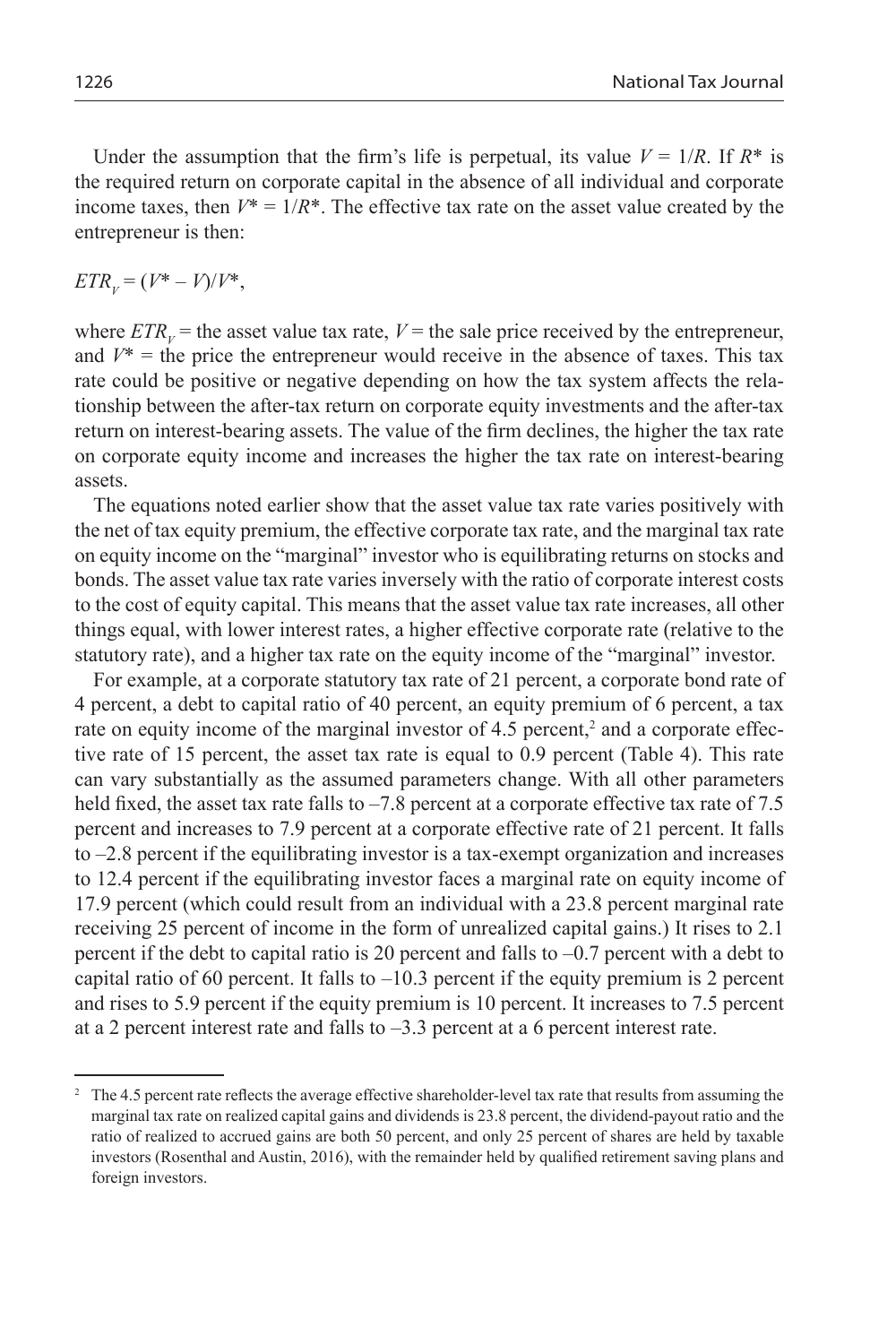| Table 4      |                                                            |                    |                         |                                   |                 |
|--------------|------------------------------------------------------------|--------------------|-------------------------|-----------------------------------|-----------------|
|              | Asset Tax Rates under Alternative Assumptions (in Percent) |                    |                         |                                   |                 |
| Interest     | Equity                                                     | Debt to<br>Capital | Marginal Tax<br>Rate on | Corporate<br><b>Effective Tax</b> | Asset           |
| Rate         | Premium                                                    | Ratio              | <b>Equity Income</b>    | Rate                              | <b>Tax Rate</b> |
| 4            | 6                                                          | 40                 | 4.5                     | 7.5                               | $-7.8$          |
| 4            | 6                                                          | 40                 | 4.5                     | 15.0                              | 0.9             |
| 4            | 6                                                          | 40                 | 4.5                     | 21.0                              | 7.9             |
| 4            | 6                                                          | 40                 | $\mathbf{0}$            | 15.0                              | $-2.8$          |
| 4            | 6                                                          | 40                 | 17.9                    | 15.0                              | 12.4            |
| 4            | 6                                                          | 20                 | 4.5                     | 15.0                              | 2.1             |
| 4            | 6                                                          | 60                 | 4.5                     | 15.0                              | $-0.7$          |
| 4            | $\mathbf{2}$                                               | 40                 | 4.5                     | 15.0                              | $-10.3$         |
| 4            | 10                                                         | 40                 | 4.5                     | 15.0                              | 5.9             |
| $\mathbf{2}$ | 6                                                          | 40                 | 4.5                     | 15.0                              | 7.5             |
| 6            | 6                                                          | 40                 | 4.5                     | 15.0                              | $-3.3$          |

#### **C. Combined Effective Tax Rate on Entrepreneurial Income**

The combined effective tax rate on entrepreneurial income  $(ETR<sub>y</sub>)$  depends on both the effective tax rate in the accrual phase and the effective tax rate on the value of the firm the entrepreneur creates:

$$
ETR_{Y} = ETR_{V} + (1 - ETR_{V}) \times ETR_{A}
$$

For example, if an entrepreneur creates a firm that would be worth \$100 million in the absence of the federal individual and corporate income taxes and the asset tax rate is 0.9 percent, then the tax system lowers the value of the firm to \$99.1 million. If the accrual tax rate is an additional 11.0 percent, the entrepreneur receives a net amount of \$88.2 million from the sale of the firm, making the total effective tax rate on the entrepreneur's income from starting the firm equal to 11.8 percent.

The combined tax rate can vary widely, depending on the values of the accrual tax rate and the asset value tax (Table 5). For values of the accrual tax rate that ranges from 6.7 to 18.7 percent and values of the asset value tax rate that ranges from –11.9 percent to 15.0 percent, the combined tax rate can range from –4.4 to 30.9 percent. In spite of this wide range of possible values, it appears that for most reasonable assumptions about parameter values, the combined effective tax rate on entrepreneurial income is significantly lower than the top individual income tax rate (currently 37 percent).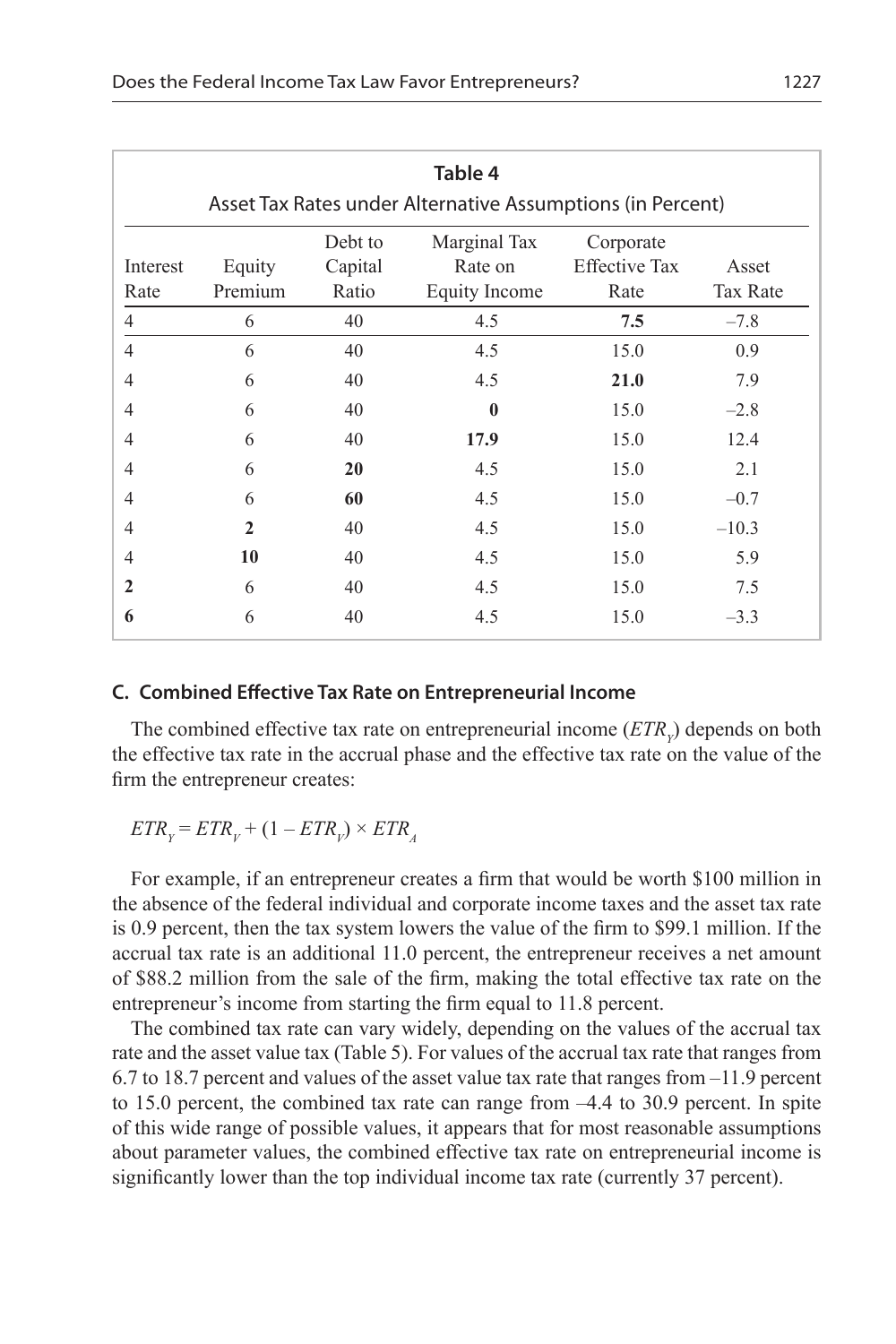| Table 5<br>Combined Effective Tax Rate with Alternative Values of Accrual Tax Rate<br>and Asset Value Tax Rate |                                  |                                      |                                   |  |
|----------------------------------------------------------------------------------------------------------------|----------------------------------|--------------------------------------|-----------------------------------|--|
|                                                                                                                | Accrual Tax Rate<br>(in Percent) | Asset Value Tax Rate<br>(in Percent) | Combined Tax Rate<br>(in Percent) |  |
| Low                                                                                                            | 6.7                              | $-11.9$                              | $-4.4$                            |  |
| Medium                                                                                                         | 11.0                             | 0.9                                  | 11.8                              |  |
| High                                                                                                           | 18.7                             | 15.0                                 | 30.9                              |  |

#### **IV. HOW DO TAXES ON ENTREPRENEURS MATTER?**

Lower effective tax rates on entrepreneurial income may affect both the supply of entrepreneurs and the distribution of income. Depending on how one views them, they could be supported as an appropriate incentive to promote economic growth or opposed as a major contribution to unfairness in the tax system (between the taxation of different forms of income) and income inequality.

#### **A. Effects on Supply of Entrepreneurs**

Tax benefits for entrepreneurial activity may affect the supply of entrepreneurial activity in several ways. By raising the reward of starting a company compared with remaining in a secure, well-paid job, they may encourage talented and ambitious individuals to assume the risks involved in starting a new business. By increasing the ability of an entrepreneur to accumulate a huge fortune, they may encourage talented individuals to migrate to the United States instead of remaining in their home country or migrating elsewhere. Finally, by rewarding capital gains relative to ordinary income, they may increase the supply of external financial capital to new ventures, thereby facilitating the efforts of entrepreneurs.

There is an issue, however, of how much these incentives make a difference, given the extremely high rewards that successful entrepreneurs earn. While preferential treatment may make some marginal investments earn enough to be worth making, they do not necessarily affect the decision to start a business of someone with a taste for risk-taking who is motivated by the prospect of earning a very high rate of return.

The analysis here has focused on successful entrepreneurs, although most new business start-ups fail. According to the normal risk-return types of calculations, risk-averse potential entrepreneurs would be motivated both by the potential gains and loss offset provisions.

If entrepreneurs were sensitive to potential losses, their probability of starting a new venture would decrease to the extent losses were less than fully deductible. To the extent the cost of starting a new venture is the loss of income from high-paid employment,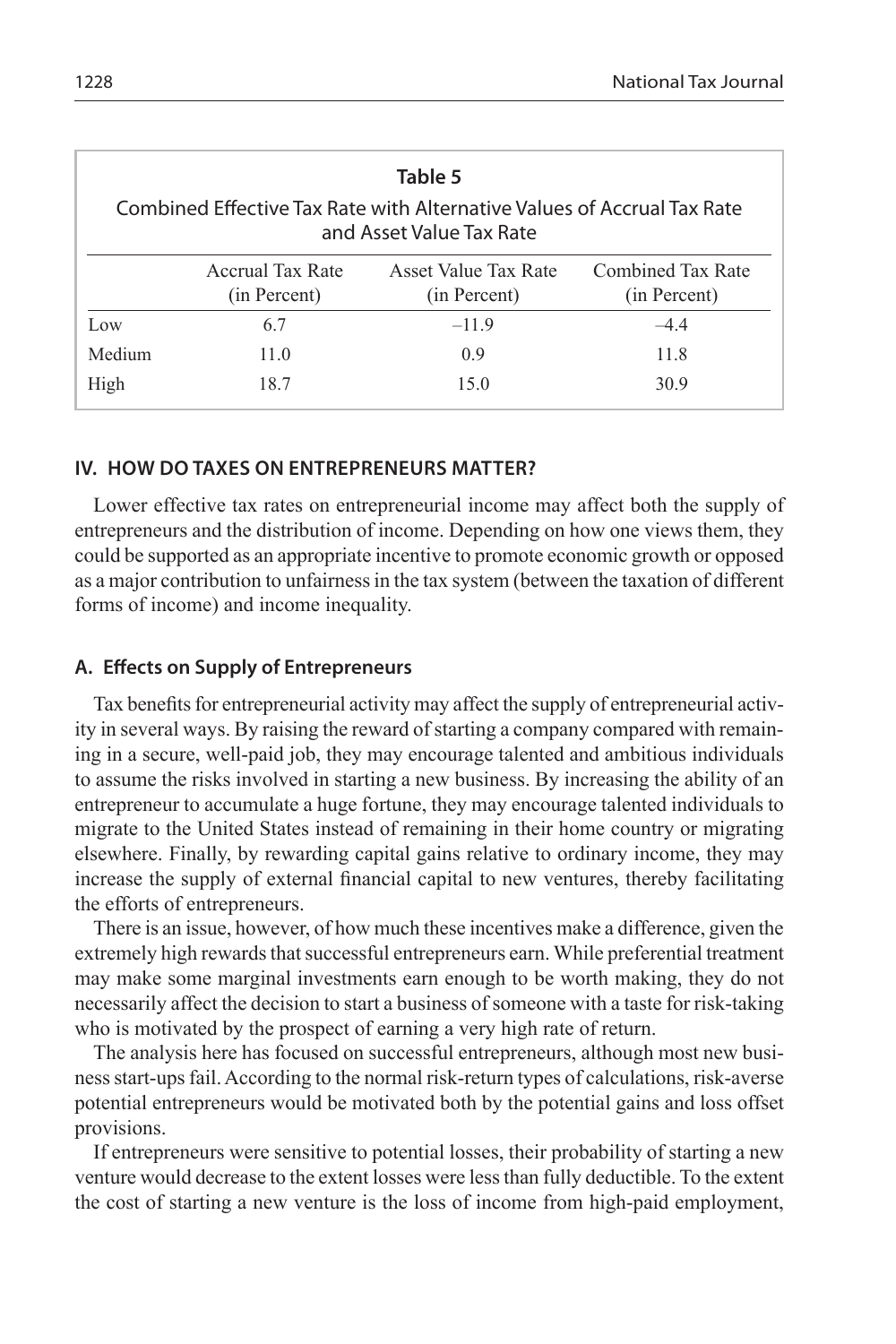losses are effectively fully deductible at the marginal tax rate on employee compensation. To the extent the loss is in the form of a negative return on a financial contribution, the loss may be deductible if the firm is organized as a pass-through business, and the entrepreneur has positive income from other sources. But if the new firm is organized as a C corporation or the entrepreneur does not have enough other income against which to deduct losses from a pass-through business, loss offsets would be incomplete. In that case, the effective tax rate on the expected return from the activity (considering the subjective probability of both gains and losses) would be higher than the accrual tax rate, as calculated in this paper.

#### **B. Effects on Income Distribution**

Successful entrepreneurs accumulate large amounts of wealth. For example, *Forbes* magazine lists 267 members of the Forbes 400 as self-made (Collins and Hoxie, 2018). Some of these are entertainers and athletes, but most became wealthy by starting businesses. (Many of the others inherited their fortunes from earlier generations of entrepreneurs.) And wealthy individuals have substantial amounts of unrealized (and therefore, untaxed) capital gains, much of it coming from ownership of privately held businesses. For example, Batchelder and Kamin (2019) find that nearly 40 percent of the wealth of the top 1 percent is in the form of unrealized capital gains and that the top 1 percent hold about half of all such gains.

To the extent the firms they create become multinational corporations, entrepreneurs also benefit from a low "asset value tax rate" resulting from the low corporate tax rate (compared with the individual rate), preferential treatment of dividends and capital gains, and corporate tax preferences, including the ability of U.S. multinational corporations to avoid corporate income tax by shifting profits to low-tax jurisdictions (Kleinbard, 2011).

## **V. Conclusion**

This paper defines entrepreneurial income as the return from starting a successful firm and growing it to maturity. The returns of successful entrepreneurs are characterized by a long lag between the establishment of a firm and when it begins to generate net operating income and come in the form of an increase in the value of the enterprises they found. These returns are tax favored for two reasons: 1) the deferral of tax on the accrual of asset value during the firm's growth phase and 2) the taxation of this gain, when realized, at preferential capital gains rates. But the benefit of the low tax rate on accrued gains may be offset because rules for taxing income of the businesses entrepreneurs create may reduce the gain from creating them. This paper shows how the size of the effective tax rate on entrepreneurial income depends on both the taxation of income accrued during a new firm's growth phase (the accrual tax rate) and the impact on the firm's market value of tax rules applied to equity income of established companies, compared with alternative investments (the asset value tax rate).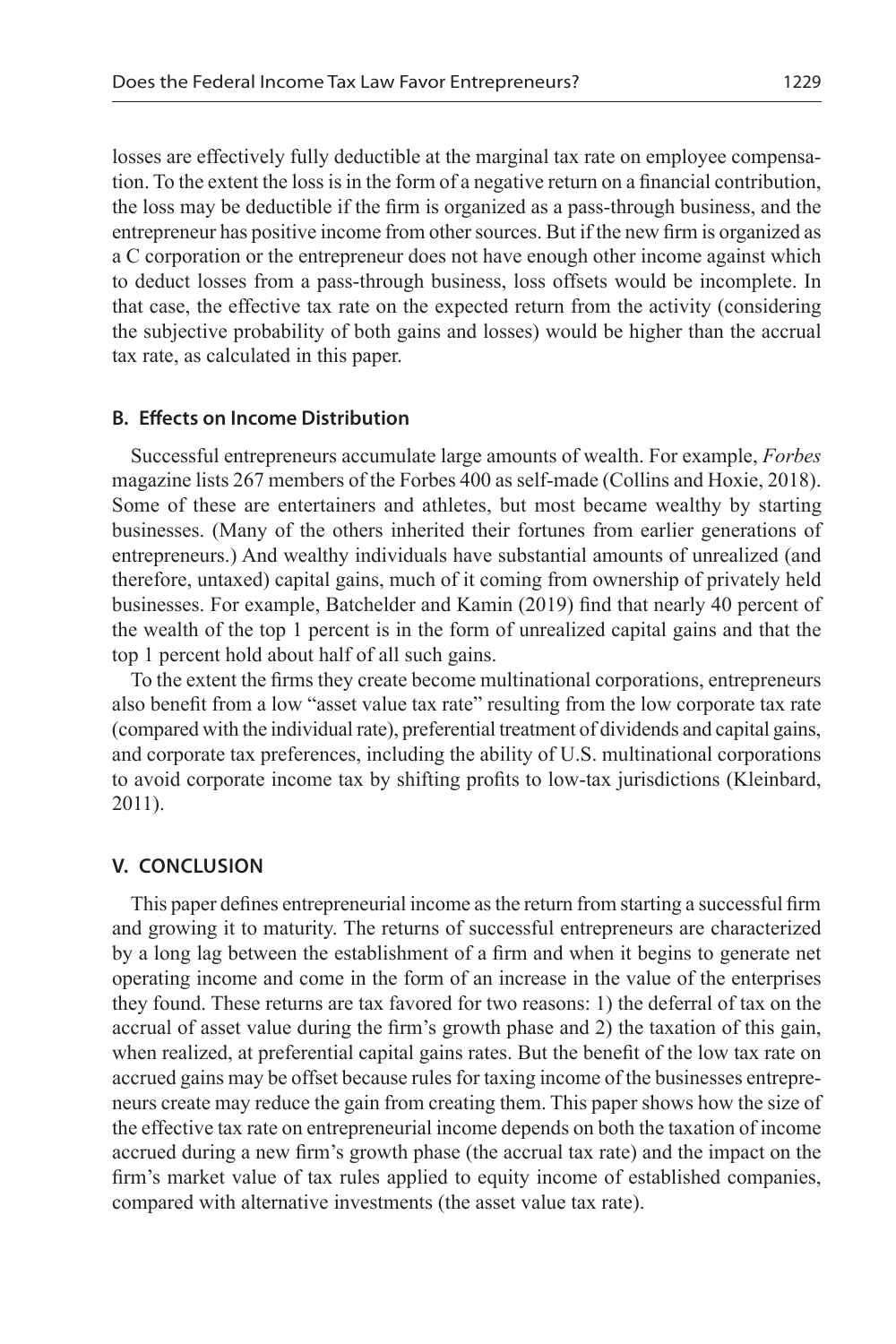Both the accrual and asset value tax rates depend on a variety of parameters. The accrual tax rate varies with the discount rate, the years to maturity, and the tax rate on realized capital gains. The asset value tax rate depends on the statutory and effective corporate tax rates, the tax rates on individual income from interest, dividends, and capital gains, the share of the mature firm that is debt financed, the interest rate, and the equity premium. Overall, making reasonable assumptions about the values of these parameters, I estimate that the effective tax rate on entrepreneurial income is lower than the marginal tax rate that entrepreneurs would pay if their income was taxed as earnings. The 2017 Tax Cuts and Jobs Act increased the favorable treatment of entrepreneurial income, mainly by reducing the corporate income tax rate substantially, while reducing the top marginal individual income tax rate only modestly.

I have not attempted to evaluate whether this preferential treatment is on balance desirable policy. Entrepreneurial activity is a critical driver of economic growth, but it is unclear how much additional entrepreneurial activity is attributable to its preferential tax treatment. And the tax policies that generate this favorable treatment, in particular the long-standing preferential treatment of capital gains and the recent-reduced taxation of corporate income, contribute to income inequality.

#### **ACKNOWLEDGMENTS**

This paper is an updated version of a paper I wrote in 2017 and posted on the Tax Policy Center website. The earlier work was funded by a grant from the Ewing Marion Kauffman Foundation. I thank Len Burman, Stacy Dickert-Conlin, Harvey Galper, Katherine Lim, Donald Marron, and Steve Rosenthal for helpful comments on different versions of this paper and Lydia Austin and Yifan Zhang for research assistance on the earlier paper. The views expressed are solely those of the author and should not be attributed to the Urban-Brookings Tax Policy Center or to the Urban Institute, its trustees, or its funders.

#### **DISCLOSURES**

The author has no financial arrangements that might give rise to conflicts of interest with respect to the research reported in this paper.

#### **REFERENCES**

Batchelder, Lily, and David Kamin, 2019. "Taxing the Rich: Issues and Options." Manuscript. Aspen Institute, The Economic Strategy Group, Washington, DC.

Bruce, Donald, and John Deskins, 2012. "Can State Tax Policies Be Used to Promote Entrepreneurial Activity?" *Small Business Economics* 38, 375–397.

Collins, Chuck, and Josh Hoxie, 2018. "Billionaire Bonanza 2018: Inherited Wealth Dynasties of the United States." Report. Institute for Policy Studies, Washington, DC, https://inequality.org/ wp-content/uploads/2018/11/Billionaire-Bonanza-2018-Report-October-2018.pdf.